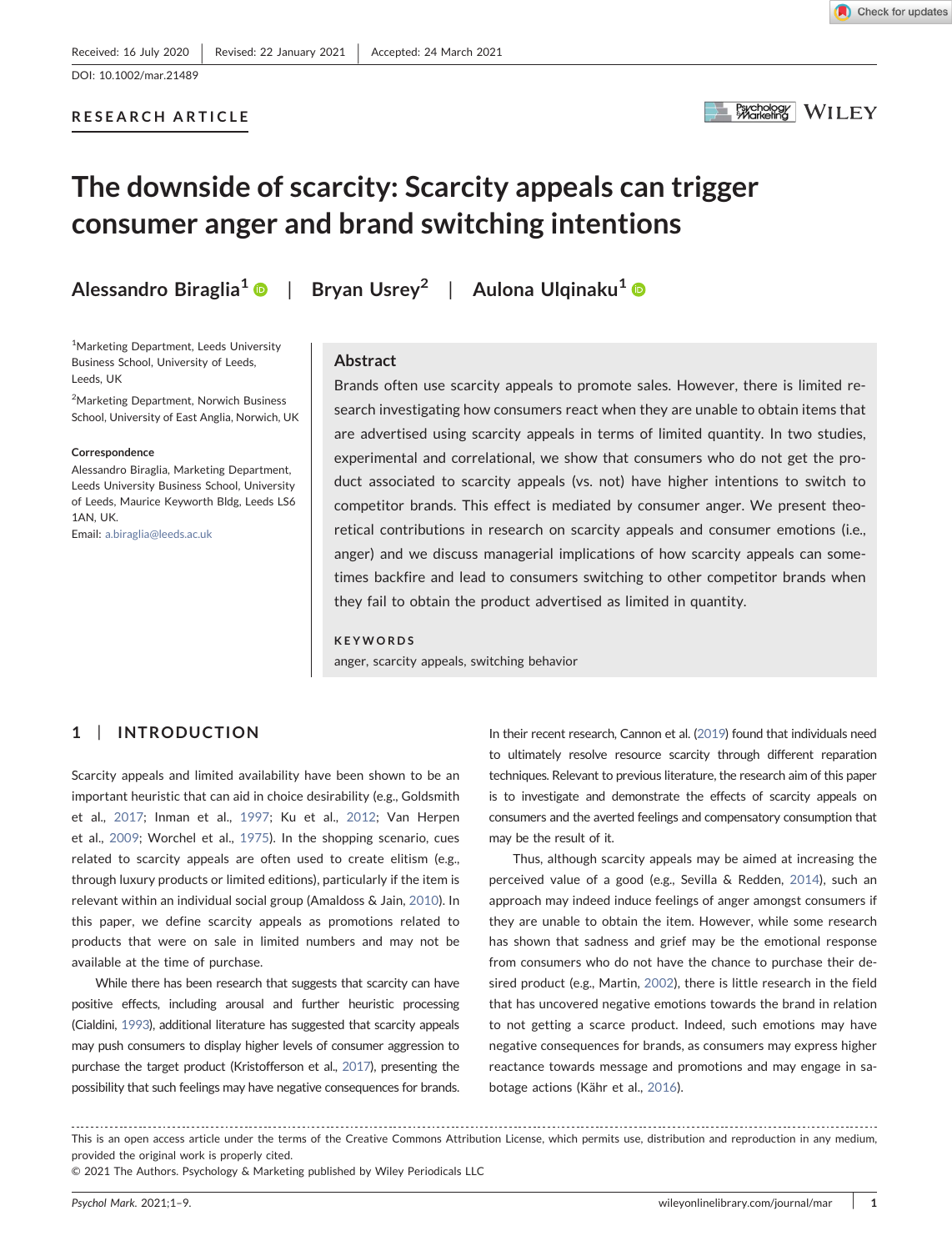**2** WII FV-**CONSIDERATION** 

In this paper, we aim to examine how not getting (vs. getting) an item advertised using scarcity appeals (e.g., a promotion on Black Friday/Cyber Monday) can induce higher (vs. low) consumer anger and instill a desire to get the same item from a competitor brand. This paper aims to contribute to research in consumer behavior, focusing on scarcity appeals and showing that there may be situations in which scarcity appeals in terms of limited quantity can also backfire in anger among consumers that fail to obtain it. This paper also aims to contribute to research in consumer emotions, focusing on anger, and investigating not getting a product under scarcity appeals (vs. no scarcity appeals) as one possible antecedent of consumer anger and switching intentions as a possible consequence of it. We provide implications to practitioners on the effects of scarcity appeals on consumer behavior in terms of switching to competitor brands when they cannot obtain the items advertised as scarce.

# 2 | THEORETICAL BACKGROUND

## 2.1 Scarcity appeals and consumer behavior

The concept of scarcity refers to a shortage of a given resource and thus, increased competition for acquisition. Scholars in the field of marketing and psychology have studied scarcity from a variety of different perspectives. In examining the concept of resource scarcity (e.g., time and money), and its impact on consumer behavior (e.g., Mullainathan & Shafir, [2013](#page-8-8); Shah et al., [2012](#page-8-9)), Van Kerckhove et al. [\(2020\)](#page-8-10) found that financial scarcity, as opposed to space or control scarcity, increases consumers' desire for a larger choice set due to reduced freedom of choice. Aside from resource scarcity, literature has also explored scarcity relating to both environmental uncertainty and social comparison. Thompson et al. [\(2020\)](#page-8-11) find that resource scarcity during childhood can impact on how consumers' value a chosen alternative under choice restriction. Additionally, Mittal et al. [\(2020\)](#page-8-12) find that a poorer background can result in less self‐confidence when presented with various threats. In terms of social comparison, scarcity can relate to the perceived discrepancy between one's current resources and a more desirable alternative (Cannon et al., [2019\)](#page-7-3). Indeed, Givi and Olivola [\(2020\)](#page-7-4) examined the ordering of multiple probabilistic opportunities for resource acquisition and the concept of hope, finding that consumers prefer to start with the opportunity that is the scarcest (i.e., ascending probabilities), as this ordering generates greater levels of hope.

Prudent for this study, scarcity literature has also examined choice restriction, which relates to the limitation of one's ability to evaluate, choose and consume products or services (Botti et al., [2008;](#page-7-5) Hamilton et al., [2019](#page-7-6)). Such scarcity may arise for a variety of reasons. Firms may experience demand shock or product delays that could limit quantity (Verhallen & Robben, [1994](#page-8-13)), or companies may intentionally create scarcity by holding back supply (Cialdini, [2009](#page-7-7); Gitlin, [2007](#page-7-8)). Such scarcity is often communicated to consumers in the form of scarcity appeals, which Koch and Benlian ([2015](#page-8-14)) define as the communication of the deliberate reduction of the amount of a product or service available to consumers.

Prior literature has suggested a positive effect of scarcity on purchase intentions, brand attitudes, and perceived value and these effects persist when scarcity is designed around limited editions, making the items symbol of uniqueness for the consumer (Jang et al., [2015\)](#page-8-15). One such reason for this is that scarcity can lead to enhanced value perceptions, in that items that are harder to get are more valuable, as well as the affordability inference that others make when one is using a product that comes in limited quantity (Inman et al., [1997;](#page-8-0) Van Herpen et al., [2009;](#page-8-2) Worchel et al., [1975\)](#page-8-3). Because of the greater perceived value that comes with scarcity appeals, Jang et al. [\(2015\)](#page-8-15) have found that these effects (i.e., scarcity appeals on purchase intentions, brand attitudes, and perceived value) are stronger in the case of conspicuous products. Moreover, research comparing the effects of scarcity appeals of time versus quantity suggests that scarcity appeals are more effective in the latter case (Aggarwal et al., [2011\)](#page-7-9) because limited quantity creates a sense of competition with other consumers.

While scarce products are often valuable for consumers, such products are often rarer and harder to find (King et al., [2009](#page-8-16)). Thus, scarcity tactics may result in acquisition failure, as only a select number may be made available by the brand. This reduction in quantity via scarcity appeals has the potential to produce a variety of affective responses. Kristofferson et al. ([2017](#page-8-4)) found that scarcity can lead to an increased testosterone level, resulting in a higher level of consumer aggression, while Jachimowicz et al. ([2019\)](#page-8-17) found that financial scarcity results in higher and more intense levels of distress. Thus, when consumers are faced with both a scarcity appeal, as well as the potential for purchase failure, it is likely that the intensity of emotions may increase.

Given this heightened emotional state, consumers may react negatively when they are unable to acquire a limited‐edition product. Past literature in stock‐outs suggests that such an event may disrupt one's goal pursuit resulting in stress that could induce a negative reaction (Fitzsimons, [2000](#page-7-10)). Additionally, it may be perceived as a restriction to one's independence, resulting in potentially negative emotions directed towards the target brand. This line of thinking is aligned with the theory of psychological reactance, whereby the restriction of one's freedom is limited via the elimination of an item choice (Fitzsimons, [2000](#page-7-10)), resulting in hostility. In the shopping context, such hostility can take the form of switching behavior.

We propose that due to the heightened emotional state brought about due to scarcity appeals, failure to purchase a given product may lead to consumers switching to a new brand. In particular, consumers may seek to switch to a competitive brand, as the competitor is likely to be seen in a more positive light, as their value increases in light of the limited‐edition purchase failure and the heightened negative response elicited by the scarcity tactic.

Based on this, we propose that when a scarcity cue is used by a brand and consumers fail to acquire the product, switching intent increases, as consumers seek out alternatives that can satisfy their consumption desire and reduce their negative emotions.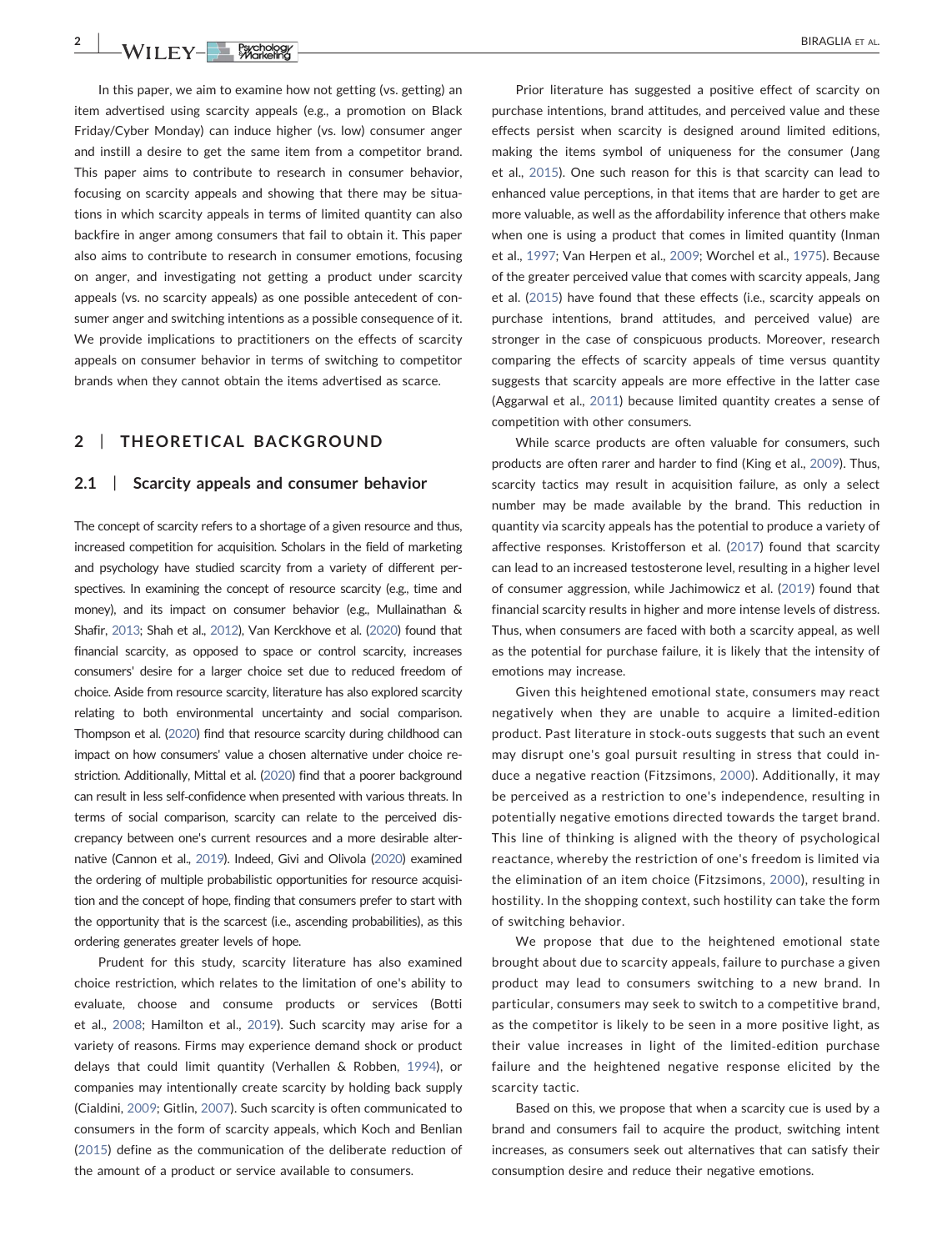H1: Consumers will be more likely to switch to a competing brand when they fail to obtain a product that is promoted with (vs. without) a scarcity appeal.

## 2.2 | Scarcity appeals and anger

The employment of scarcity appeals can affect consumer psychological states, reactance, and emotions. Specifically, previous research shows that scarcity appeals can cause a state of physical agitation because of the perceived lack of freedom, and in this case, the main focus of individuals exposed to scarcity becomes the desire to fulfil the need that was left by the scarcity tactic (Brehm & Brehm, [2013](#page-7-11)). Indeed, research in consumer behavior shows that, in some situations, scarcity appeals can lead to aggressive behavior that goes even beyond the product itself (Kristofferson et al., [2017\)](#page-8-4), while other scholars have found that scarcity can impact on hope, showing that hope reduces as an item becomes more scarce (Givi & Olivola, [2020](#page-7-4)). Hope is generally a strong emotion, as evidenced by the notion that a threat to one's hope may enhance one's likelihood of motivated reasoning (De Mello et al., [2007](#page-7-12)). Taken together, it is clear that scarcity induces a heightened sense of emotion. Consumers may act more aggressively towards others that are perceived to as a threat, or they may experience a sense of hope that may drive their decision making. However, both concepts relate to what has not yet taken place. Specifically, a purchase has not been completed. Past literature focuses on emotions in the face of scarcity, rather than after a failed purchase. Given the already heightened state of emotions that consumers feel when presented with scarcity, it may seem likely that when a desirable outcome is not met, such emotions may be amplified. In other words, if the product ends up selling out before one is unable to complete a purchase, the impact may be more dramatic, given the already heightened emotional state. We focus on a specific emotion—anger—and we propose that anger towards the company that is using scarcity appeals may arise if a consumer is unable to successfully purchase a scarce good.

Anger is an emotion that individuals frequently experience and it can affect behavior in a series of contexts, such as marketing and consumer behavior (e.g., Folkes et al., [1987;](#page-7-13) Funches, [2011;](#page-7-14) Kalamas et al., [2008\)](#page-8-18) and social interactions (e.g., aggression and hostile behavior; Averill, [2012](#page-7-15); Berkowitz, [1990](#page-7-16); Roseman et al., [1994](#page-8-19)). Specifically, anger has been defined as "a negative emotion caused by the appraisal of negative or unwanted circumstances that are caused by others" (Antonetti et al., [2020](#page-7-17); Antonetti, [2016](#page-7-18), p. 1; Bagozzi et al., [1999](#page-7-19)). Previous research in marketing has investigated the antecedents of consumer anger and its possible consequences. Among the possible causes that may lead to consumer anger, Funches [\(2011\)](#page-7-14) has identified "broken promises, unfair treatment and expressed hostility" (p. 420). Additionally, lack of procedural justice, distributive justice, and interactional justice are found to cause emotions, such as anger among consumers facing company service recovery situations (Chebat & Slusarczyk, [2005](#page-7-20)). Service failure, on the part of the brand, is also an antecedent to anger

(Kalamas et al., [2008](#page-8-18)), as is a firm that fails to control for their actions, leading to immoral behavior (Weiner, [2000\)](#page-8-20). In line with this, research conducted by Diaz et al. [\(2002\)](#page-7-21) suggest that violations of moral conduct from companies can lead to consumer anger. Given the importance of consumer anger on company profitability, company losses, and risk of jeopardy of consumer‐brand relationships (Huefner & Hunt, [2000](#page-8-21)), and given the call for more research on the role of consumer anger in marketing (Funches, [2011](#page-7-14)), we focus on this specific possible consumer consequence of scarcity appeals to explain the relationship between not getting a limited‐quantity item and brand switching behavior.

Previous research suggests that angrier consumers that allocate the fault of their anger to the company are less likely to become or remain loyal (Diaz et al., [2002](#page-7-21)), to take third‐party action, and to spread negative word of mouth about the company (Bougie et al., [2003;](#page-7-22) Chebat & Slusarczyk, [2005;](#page-7-20) Kalamas et al., [2008;](#page-8-18) Nyer, [1997\)](#page-8-22). For instance, by manipulating anger states, Kalamas et al. [\(2008\)](#page-8-18) find that when consumers experience anger towards the company, they are more likely to give poorer evaluations and weaker ratings of the company, they are more likely to declare lower consumer satisfaction (Folkes et al., [1987\)](#page-7-13), and display greater perceptions of injustice.

In line with this, based on previous findings, consumers that experience anger towards a company are more likely to adopt an exit decision versus loyalty decision towards that company (Chebat & Slusarczyk, [2005](#page-7-20)). Switching behavior is a common behavior that is presented when consumers are experiencing anger towards a specific brand (Funches, [2011\)](#page-7-14). Indeed, Bougie et al. [\(2003\)](#page-7-22) have found that anger acts as one possible explaining mechanism between service encounter dissatisfaction and customers' behavioral responses to such company service failure.

In this study, we propose that the acquisition failure of a scarce good enhances one's anger toward the company. As scarcity can enhance one's emotional state, the failure to achieve a desired outcome may lead towards blame being placed on the brand. While literature often states that, in the event of a negative consumption experience, consumers may sometimes be unable to direct blame due to ambiguity (e.g., Yoon, [2013\)](#page-8-23), the employment of scarcity tactics makes it clearer that the brand was at fault for limiting the number of products available. Indeed, in the concept of service failure, consumers tend to allocate more blame to the company and tend to register complains (Su et al., [2018](#page-8-24)). Moreover, as the product was scarce, consumers are likely to experience anger from perceived other‐responsibility, which relates to a strong feeling of displeasure or hostility, accompanied by a desire to attack the source of anger. Thus, compared to less angry people, angry consumers are more likely to engage in retaliatory behaviors (Bonifield & Cole, [2007\)](#page-7-23). Thus, when consumers fail to acquire a given product, they experience heightened levels of anger and may switch to a competing brand.

H2: Consumers' anger towards the company will mediate the effect of not getting an item with scarcity appeal on consumer switching behavior.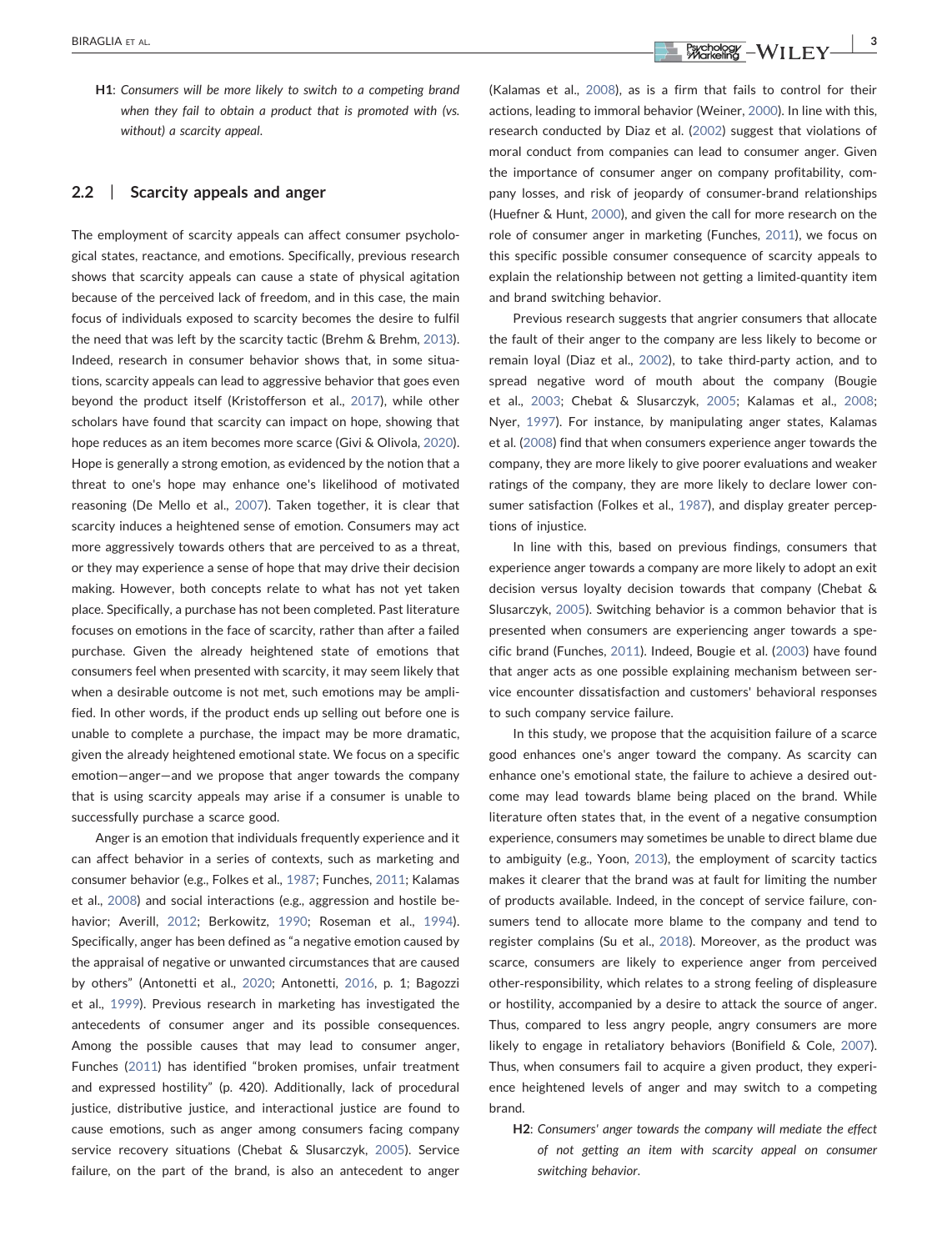# 2.3 | Overview of the studies

We test our predictions in two studies and across different product categories. Our empirical package combines an experimental approach with a correlational preliminary study. All the participants were recruited through Amazon's Mechanical Turk specifying that we want to recruit participants that are residents in the US and that have a 95% acceptance rate in prior studies. We ran the analyses in SPSS Statistics 23 and 25 IBM software and in STATA 16. For the experimental studies, we report effect sizes with partial eta‐squared Cohen's d. Moreover, we have tested for mediation using the PROCESS macro for SPSS that allows for mediation testing with bootstrapping, using Model 4 for simple mediation and Model 7 for moderated mediation (Hayes, [2013](#page-7-24)) and we have used STATA 16 for mediation testing with bootstrapping and multilevel model analyses.

In Study 1, we investigated through an experimental approach the effect of scarcity appeals on consumer switching behavior and the role of consumer anger in this relationship. In Study 2, we zoom into the purpose of this paper, scarcity appeals, and we replicate findings of Study 1 using a real‐world survey a few days after the Amazon Prime Days in relation to their purchase experience.

## 3 | STUDY 1

In Study 1, we aim to investigate the effect of scarcity appeals and not getting a product on switching behavior. In Study 1, we operate a fully factorial design, formally a 2 (scarcity promotion: present vs. absent) x 2 (product: got vs. not got) between‐subjects experiment.

#### 3.1 | Method and procedures

In Study 1, we recruited four hundred and two respondents on MTurk (39.1% females,  $M_{\text{Age}} = 36.50$ ,  $SD = 11.04$ ) in exchange of monetary reward. In this study, respondents took part in an online shopping scenario, where we manipulated both the availability of the object – a fountain pen from a fictitious brand (Bimuka) ‐ (scarce vs. non‐scarce) and whether respondents managed to buy it (get vs. not get). As respondents in previous studies mostly recalled promotions related to electronic products, in the study used a fountain pen as the target stimulus to test the robustness of the effect in a different category.

In the scarce condition, participants read that the pen was available only for a limited number of customers. In the non‐scarce condition, respondents did not read any scarcity information. Respondents were then asked to add the item to the basket. After they clicked, we presented them randomly with our manipulation of getting or not getting the item following the same procedure as per Study 2 (where they saw an "Order Complete" message for the getting condition and a "Sorry we are out of stock" when they did not get the item.

Next, respondents completed the measures relating to their level of anger ("To what extent do you feel the following in this shopping situation?"  $1 = not$  at all angry-7 = very much angry) and switching intentions ("I would buy a similar item from a competitor" 1 = strongly disagree–7 = strongly agree). Finally, participants completed a manipulation check for scarcity "The Bimuka pen was available in limited quantities" (1 = strongly disagree–7 = strongly agree).

#### 3.2 | Results and discussion

Respondents exposed to the scarce condition indeed evaluated the item to be more limited than respondents who did not read any information about scarcity ( $M_{\text{scarce}} = 6.19$ , SD = 1.10;  $M_{\text{non-scarce}} =$ 3.20,  $SD = 1.67$ ; F (1, 401) = 452.57, p < 0.001, d = 2.11). Neither the getting versus not getting condition (F  $(1, 401) = 0.830$ ,  $p = 0.363$ ) nor the interaction (F (1, 401) = 0.491,  $p = 0.494$ ) significantly affected the manipulation check. We can therefore assume the scarcity manipulation worked successfully.

A two‐way ANOVA on the anger measure did not show a significant main effect of scarcity ( $M_{\text{score}} = 2.59$ , SD = 1.77;  $M_{\text{non\_score}} =$ 2.56,  $SD = 1.79$ ; F (1, 401) = 0.042, NS,  $d = 0.02$ ). Conversely, we found a significant main effect of getting vs. not getting the product  $(M_{\text{not-getting}} = 3.53, SD = 1.73; M_{\text{getting}} = 1.63, SD = 1.24; F (1, 401) =$ 163.54,  $p < 0.001$ ,  $d = 1.26$ ). Furthermore, we found a significant interaction: respondents experienced higher levels of anger when they did not obtain the scarce product compared to when the product was not scarce  $(M_{\text{notgetting scarce}} = 3.70, SD = 1.63; M_{\text{notgetting non scarce}} =$ 3.37,  $SD = 1.81$ ;  $M_{\text{getting\_score}} = 1.43$ ,  $SD = 1.10$ ;  $M_{\text{getting\_non\_score}} = 1.81$ ,  $SD = 1.34$ ; F (1, 401) = 5.53, p < 0.05, d = 1.50).

Concerning the switching intentions, scarcity did not provide a significant main effect  $(M_{\text{scarce}} = 4.30, SD = 1.80; M_{\text{non-scarce}} = 4.18,$  $SD = 1.76$ ; F (1, 401) = 0.454, NS,  $d = 0.07$ ). A main effect emerged for the getting vs. not getting factor  $(M_{\text{notgetting}} = 4.76, SD = 1.63;$  $M_{\text{getting}} = 3.71, SD = 1.77; F (1, 401) = 39.30, p < 0.001, d = 0.62$ .

The interaction effect also proved to be significant: respondents who did not get the item under the scarcity promotion had higher switching intentions than those who did not get the product when no scarcity was highlighted  $(M_{\text{notgetting\_score}} = 5.01, SD = 1.48;$  $M_{\text{notgetting non scarce}} = 4.52$ ,  $SD = 1.74$ ;  $M_{\text{getting scarce}} = 3.57$ ,  $SD = 1.75$ ;  $M_{\text{getting\_non\_score}} = 3.83$ ,  $SD = 1.81$ ;  $F (1, 401) = 4.93$ ,  $p < 0.05$ ,  $d = 1.29$  $d = 1.29$  $d = 1.29$ ). Figure 1 summarizes the findings.

Next, we test the role of anger as a mediator of the effect of scarcity appeals on brand switching (Process Model 7, 95% confidence interval, 10,000 bootstraps; Hayes, [2013](#page-7-24)). There was initially a direct effect of getting (vs. not getting the product) on switching intentions (B = −0.41, SE = 0.10, LLCI = −0.61, ULCI = −0.22). Moreover, the results of the moderated mediation test suggest a significant indirect effect of anger on the relationship between getting (vs. not getting) the product and scarcity as a moderator of this relationship ( $B = -0.05$ ,  $SE = 0.03$ , LLCI = −0.13, ULCI = −0.01), see Figure [2](#page-4-1).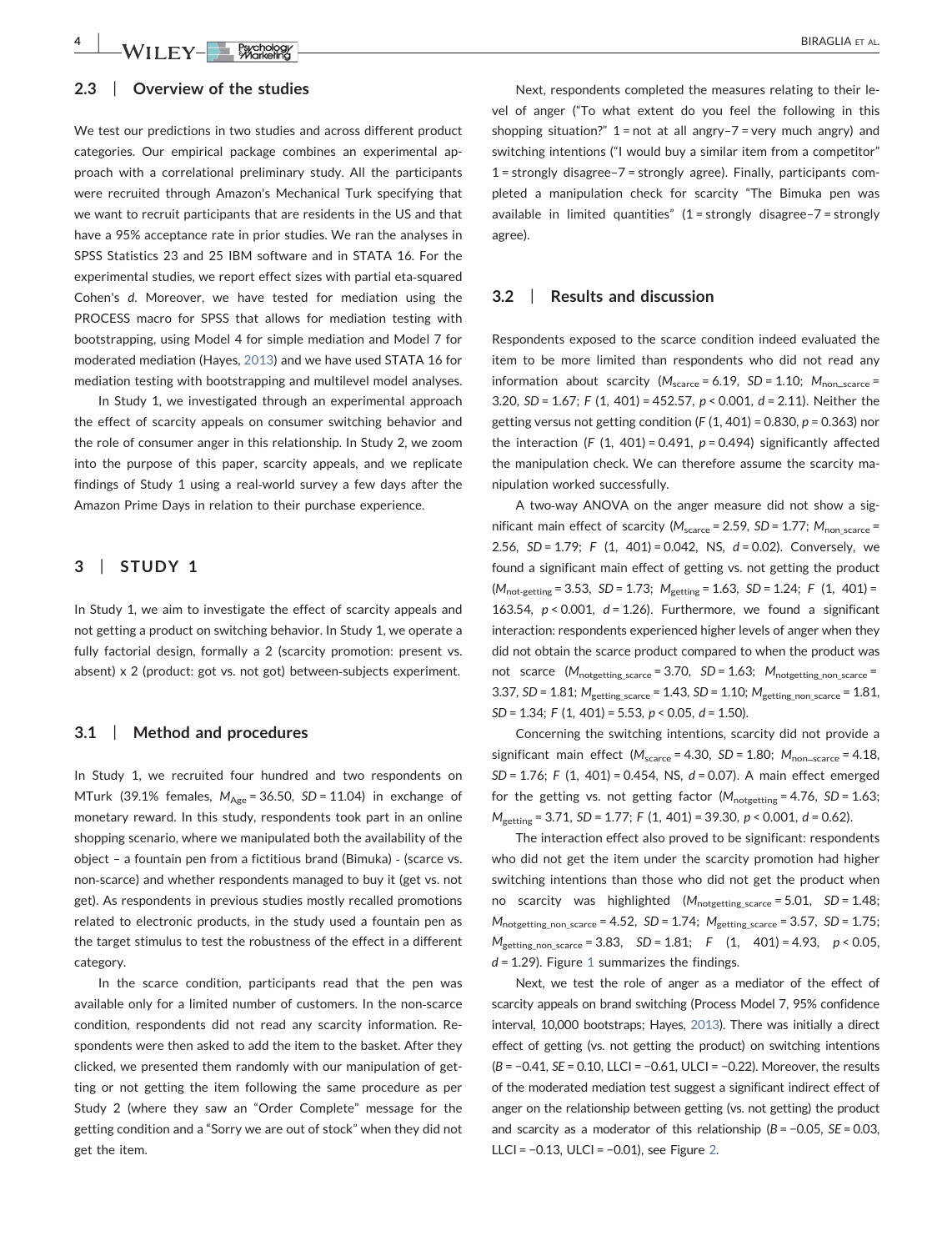<span id="page-4-0"></span>

FIGURE 1 Effects on switching intentions in Study 1

Overall, the results of Study 1 provide initial support for H1 and H2, suggesting that when consumers do not get items advertised as scarce, they experience a higher level of anger that in turn may push them to seek a similar product from a competitor brand. Furthermore, Study 1 shows how the effect remains stable in presence of a control condition. Specifically, we show that anger levels after failing to get a scarce product are heightened if the product was promoted via scarcity, as compared to non‐scarcity, tactics, which can lead to enhanced switching intent. These results highlight the powerful impact of scarcity tactics, and their ability to enhance one's emotional state. In Study 2, we aim to replicate these findings but focusing on the main purpose of this study: investigating on the effects of scarcity (vs. not) on consumer anger and switching.

# 4 | STUDY 2

<span id="page-4-1"></span>In Study 2, we aim to replicate the effects found in the previous study by investigating the effect of getting as opposed to not getting an item that is scarce on consumer anger and switching intentions. To do so, we used another real context, that of Amazon Prime Days in the UK and we exposed all participants to the non‐get condition. Instead of manipulating scarcity appeals, we asked them to report whether the reason for not getting the items they intended to get during the Amazon Prime Days was scarcity (i.e., lack of availability, out of stock) or another reason (e.g., price did not meet their

expectations). Two hundred participants ( $M_{\text{age}}$  = 32.44, SD = 10.54, 38.96% male) were recruited on Prolific Academic in return for monetary compensation on October 15th, 2020, the day after the Amazon Prime Days (October 13th and 14th).

# 4.1 | Method and procedures

Out of the two hundred recruited participants, we removed the ones that did not participate in the Amazon Prime Days and we were left with 143 distinct participants. Since many of them listed multiple objects they did not manage to get during the Amazon Prime Days, we created a multilevel model with each item in a separate line, nesting by the respondents' unique identification code. This produced a dataset with 249 observations, with 43.09% of them listing items that respondents failed to get because of scarcity and 56.91% of them items that they failed to get for other reasons (e.g., the price did not meet their budget, the item was not doing what intended, etc.).

After listing each item that they failed to get during the Amazon Prime Days and the reason why they failed to get it, participants were asked about the extent to which not being able to get the item made them angry "To what extent are you angry because you did not manage to get the item?"  $(1 = Not$  angry at all-7 = Very angry) and whether they later got the item from another retailer or whether they intended to do so "Did you get this item from a similar brand?"  $(1 = Yes$  and  $0 = No$ ). We used the answer to this question as our main dependent variable to investigate switching behavior.

Finally, participants reported their age, gender, income on a scale compared to the average income in the UK in 2019 (£30,000), and their Prolific Academic unique identification code.

# 4.2 | Results and discussion

Respondents not getting the item because of scarcity reported more anger than those not getting the item for other (non‐scarcity‐related) reasons  $(M_{\text{score}} = 3.58, SD = 2.09; M_{\text{non-score}} = 2.20, SD = 1.62;$ F (1, 239) = 33.46,  $p < 0.001$ ,  $d = 0.74$ ). Moreover, respondents that



FIGURE 2 Results of the moderated mediation in Study 1

\*\*\*  $p < 001$ : \*  $p < 05$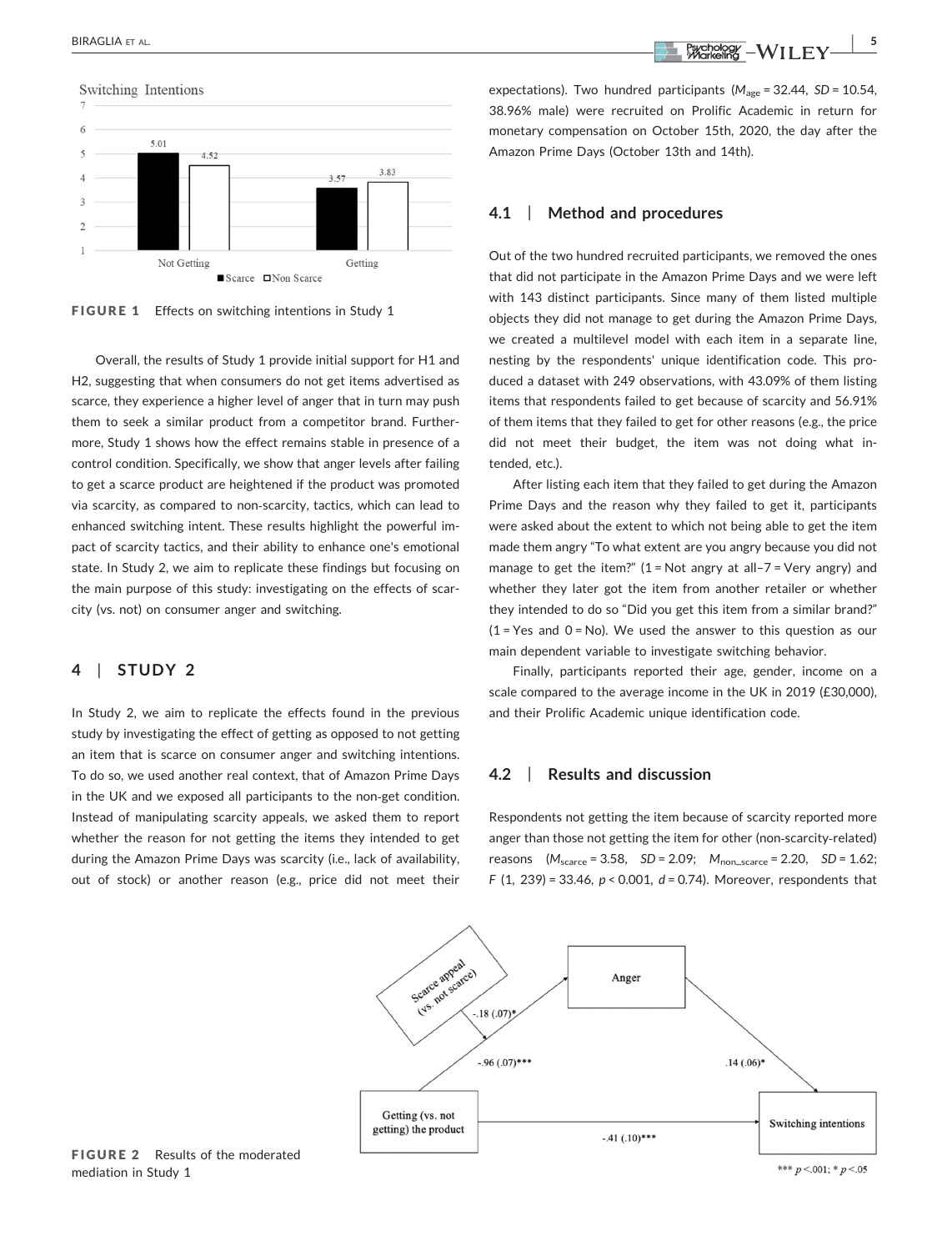reported not getting the item because of scarcity reported greater switching behavior than those not getting the item for other (non-scarcity-related) reasons (Frequency $_{\text{scarce}}$  = 68.18%, vs. Frequency<sub>non-scarce</sub> = 31.82%,  $\chi^2$  = 14.75, p < 0.001).

We conducted a mediation test with a multilevel model nested at the respondent level, specifying scarcity as the independent variable, switching as the binary dependent variable, and anger as the possible mediator, using STATA with 1000 repetitions bootstrapping, asking the software to produce the results with bias‐corrected confidence intervals. The results of the mediation testing suggest a significant indirect effect of scarcity on switching behavior through anger (coeff. = 0.06, bias = 0.00, 95% confidence interval [CI] = 0.02–0.12), and a significant total effect (coeff. = 0.20, bias = 0.00, 95% CI = 0.00–0.30), see Figure [3](#page-5-0) below.

In Study 2 we aimed to provide further support for H1 and H2, which suggest that consumers who do not get an item because it was scarce experience heightened levels of anger. Indeed, the results of this study indicate that consumers who fail to acquire a limited good because of scarcity (vs. another reason) experienced higher levels of anger that led to switching intent. These results, along with the results of Study 1, suggests that scarcity may not be an ideal promotional tactic, as it can lead to consumer anger and downstream negative effects if consumers switch to competing brands.

# 5 | CONCLUSION AND IMPLICATIONS

In two studies we show that consumers who fail to get a limited product experience heightened levels of anger, resulting in a higher level of switching intentions. Our results provide a series of contributions and practical implications, together with opening the possibility for future research on this topic.

#### 5.1 | Theoretical contributions

Theoretically, this study contributes to unravelling the often‐ underestimated effect of product and promotion scarcity. Specifically, our work highlights that consumers may experience anger in the event of a scarcity appeal when they fail to acquire a scarce good. This finding suggests that scarcity tactics may be more nuanced than previously thought. Indeed, scholars in the past have explored scarcity and found that it can be both a positive and profitable tactic for firms (e.g., Aggarwal et al., [2011](#page-7-9); Jang et al., [2015](#page-8-15)), as scarcity can generate greater feelings of urgency amongst buyers and higher levels of satisfaction. Additionally, literature has argued that consumers may place more value on scarce goods (Verhallen & Robben, [1994](#page-8-13)). In contrast, there have been a handful of literature that has found that consumers may react negatively in the face of scarcity. For instance, Bone et al. [\(2014\)](#page-7-25) found that when scarcity is because of one's characteristics or level of income, it is generally perceived in a negative light. Other scholars have explored various boundary conditions that may impact on scarcity evaluations, such as supply versus demand scarcity (Gierl & Huettl, [2010](#page-7-26)), or quantity versus time scarcity (Jang et al., [2015\)](#page-8-15).

However, such research has often focused on one's evaluation of a given scarcity appeal, where consumers have not yet attempted to purchase the scarce good. In this study, we show that when consumers are presented with a scarce good, yet are unable to purchase it, they experience heightened levels of anger. Such a finding supports the notion that consumers will experience a heightened emotional state when presented with a scarcity appeal (e.g., Kristofferson et al., [2017](#page-8-4); Shah et al., [2012\)](#page-8-9), while extending this study to show that anger can occur if the scarce good is sold out.

Moreover, we find that this anger can have a damaging impact on the brand. Previous literature has examined the impact of consumer anger towards others in the event of scarcity (e.g., Kristofferson et al., [2017](#page-8-4); Shah et al., [2012\)](#page-8-9) and the very notion of scarcity has been shown to enhance one's competitive drive (Roux et al., [2015\)](#page-8-25) and sense of urgency (Aggarwal et al., [2011](#page-7-9)). Moreover, the work of Kristofferson et al. [\(2017\)](#page-8-4) suggests aggressive tendencies may stem from the mere exposure to scarcity tactics. We build upon these findings by arguing that consumer anger may also be directed towards the target brand, for consumers who are not able to purchase a scarce good. This anger then leads to switching, as consumers seek out alternative products that can satisfy their consumer goals and desires.

Furthermore, our study empirically contributes by showing that the effect of anger manifests both in real‐world shopping scenarios (e.g., promotions on Black Friday and Cyber Monday; Study 2) and in

<span id="page-5-0"></span>

FIGURE 3 Mediation testing of scarcity on switching behavior through anger in Study 2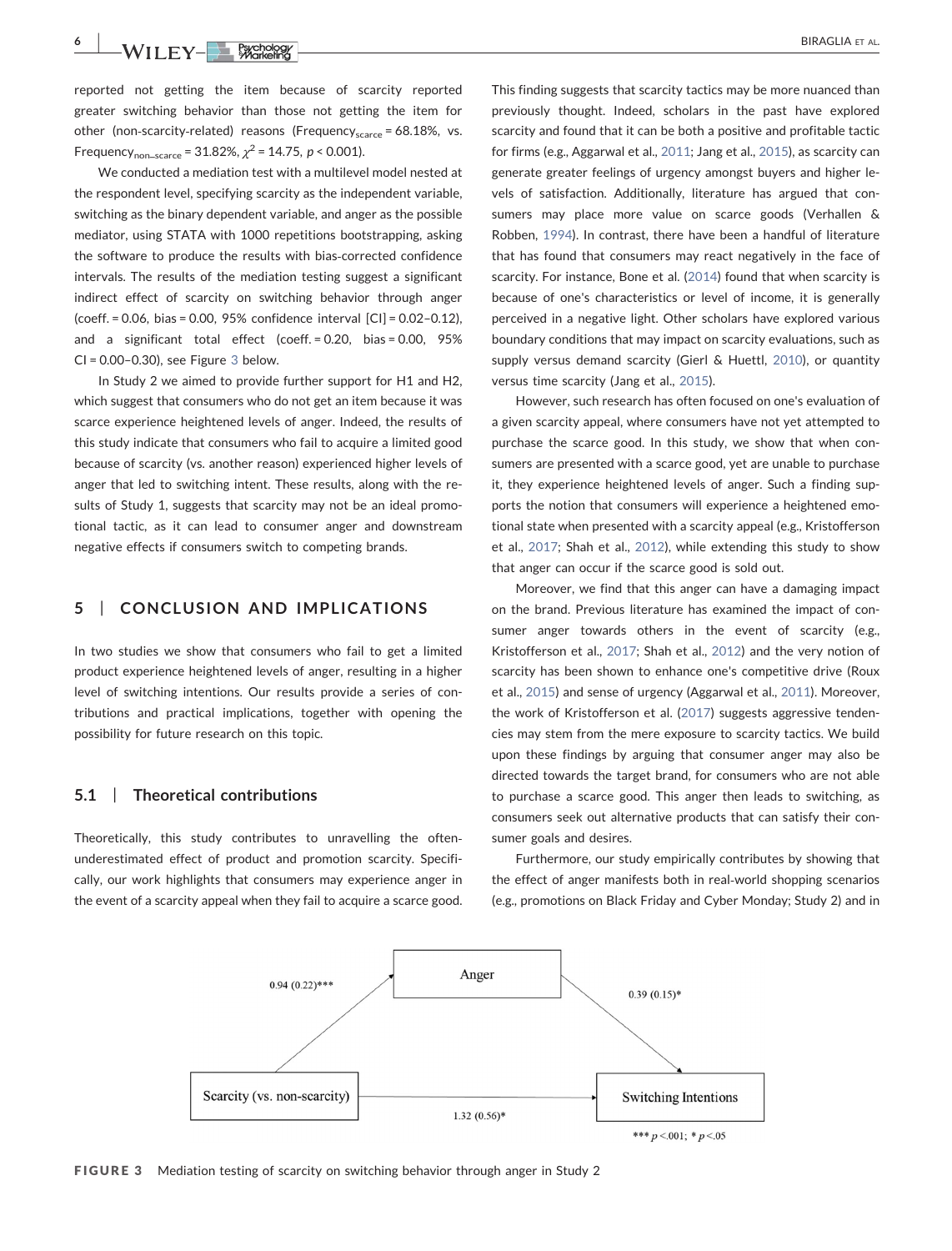more controlled experimental designs (Study 1). Importantly, our results remain stable across different product categories and for both real and fictitious brands, corroborating the robustness of the effect.

# 5.2 | Managerial implications

From a managerial perspective, our research sheds light on the negative outcomes that scarcity promotions seem to have beyond their large appeal in stimulating sales. By definition, a scarcity promotion satisfies the need for a reduced reservoir of customers, leaving most of the customers unhappy. Therefore, managers should be advised to operate these tactics with prudence, as they can backfire and damage the brand's sales in the long term. A solution would be designing different "scarcity-based" product segments to retain the effect but limiting consumer anger. Managers should be also cautious in evaluating the strength of the brand image: brands with not a particularly strong image, in fact, may suffer from the discontent and switching intentions of customers more than brands with a stronger image.

Furthermore, as scarcity will naturally lead to a reduced number of products, and the potential for acquisition failure on the part of the consumer, managers need to be cautious as to how they implement such procedures both before and after product availability. Literature has heightened that aggression stemming from scarcity may be present when product quantity is limited, but not when time is the only factor (Kristofferson et al., [2017](#page-8-4)). Thus, managers are included to promote scarce items based on time limitations to avoid losing a potential consumer as a result of anger. Moreover, our results indicate that in the face of anger, consumers are more likely to switch brands. Thus, managers should employ measures to reduce consumer anger following a failed purchase. If such limited products are sold in stores, staff could be trained to deal with angry consumers and assist them in finding suitable alternatives within the same brand. If such a promotion is online, the brand could promote suitable alternative alongside the limited‐edition item.

Hence, the findings of this study would suggest to branding practitioners to carefully apply scarcity appeals as they may result in consumer anger and hence, in brand abandonment and switching behavior especially in situations that the consumer is not able to get their hands on the brand that is promoted as scarce. To avoid such unwanted consumer behavior towards the brand, the findings of this paper suggest branding practitioners apply scarcity promotions based on time limitations—rather than quantity limitations—to avoid losing a potential consumer as a result of anger.

## 5.3 | Opportunities for future research

While this study provides a first account of how scarcity promotions could damage a brand because of consumers' anger, our findings also provide a series of opportunities for future research. First, while we document the effect in two "one‐shot" studies, future research could investigate how the effect of anger on switching intentions could remain or fade over time. For example: do customers go back to the original brand after having switched to the competitor? Is their resolution of anger what Fournier ([1998](#page-7-27)) defines a "one‐night stand" or would they engage in a different type of relationship? Addressing such questions can also open intriguing opportunities for the use of other techniques like panel data and time series analysis to track how the market shares of brands operating scarcity promotions. Similarly, future research may also look at how brand loyalty, brand awareness, and brand familiarity can play a role in determining consumers' reactions.

Future research could also investigate how individual and cultural differences influence consumers' reactions when they do not get a scarce item. While our sample relies on Western consumers, who generally score higher on individualistic traits, future research may test whether the same effect would hold for consumers with higher collectivistic traits. One may assume that scarcity promotion would be seen even more negatively by collectivistic cultures, as it limits access to certain goods to a restricted number of people. At the same time, collectivistic cultures seem also less prone to express sentiments disrupting the harmony of a community (e.g., anger), and therefore the effect we found may be limited. Thus, future research could shed more light on such a process.

# 6 | LIMITATIONS

The findings of this paper remain in an online context. We have conducted our studies using online platforms, such as Mechanical Turk and Prolific Academic. Despite their reliability and usability in the marketing field (Goodman & Paolacci, [2017;](#page-7-28) Kothe & Ling, [2019\)](#page-8-26), future research could replicate these findings in the field using behavioral variables.

Moreover, the studies include some intentional variables, rather than behavioral. For instance, in Study 1 the dependent variable is measured at a hypothetical level, however, in Study 2, it reflects behavior in a more realistic context. Future research could investigate these effects using an experimental approach with different measures (e.g., different multi‐item constructs) or even actual behaviors (e.g., by writing a negative review about the brand or by talking negatively about the brand with friends) in response to not getting products under scarcity promotion. Such new measures could also open avenues for experiments in the field where researchers could capture such reactions to create a broader taxonomy of consumers outcomes and potential behaviors when they do not succeed in getting a scarce product. Finally, in the future, research could extend the investigation to consumers that get (vs. not get) an item that was promoted as scarce. In this case, future research could extend beyond anger as the only possible mechanism, which is far from what we claim and show in this study, investigating additional possible ones. For instance, future studies could be enriched investigating other additional mechanisms, such as disappointment,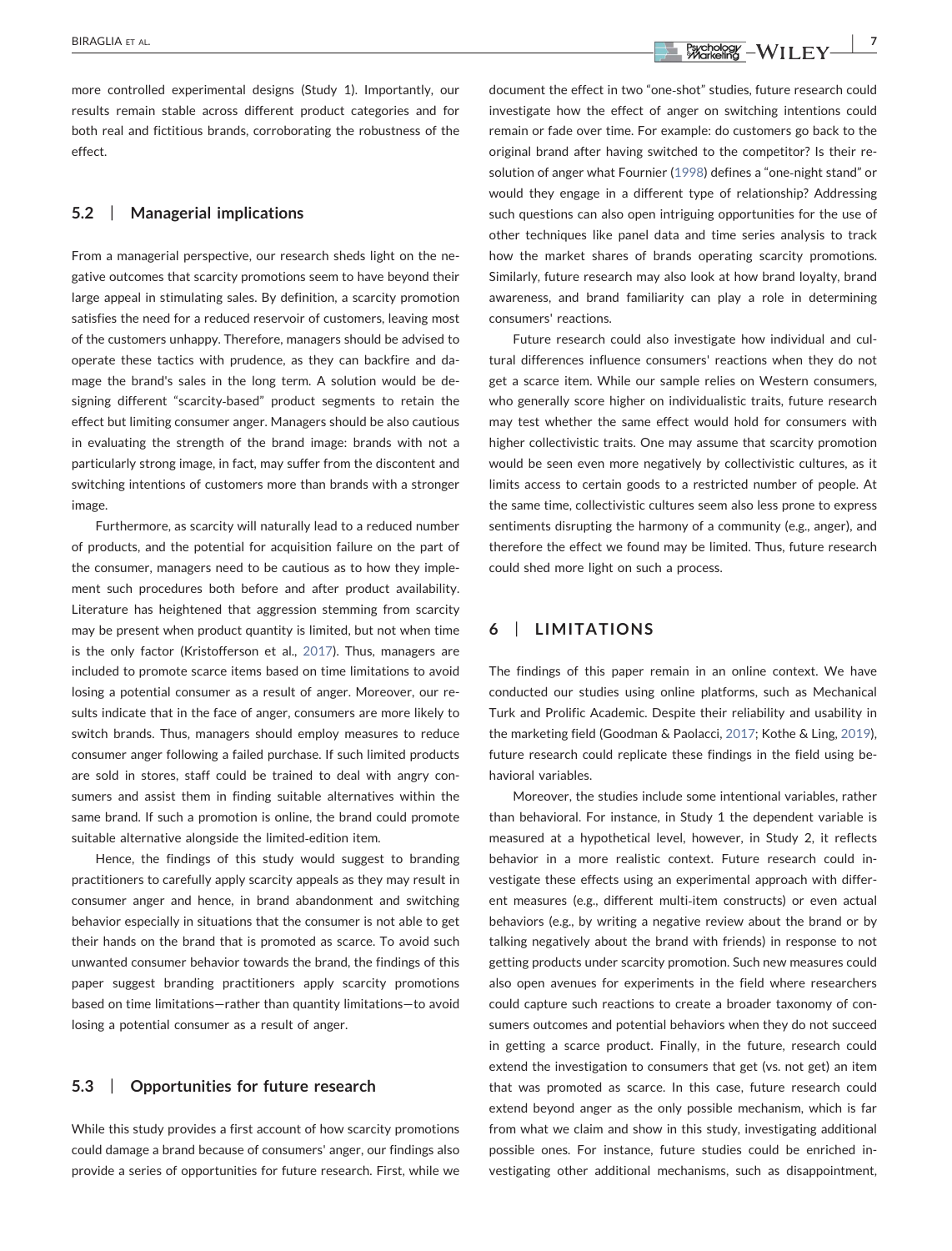$\begin{array}{|c|c|c|c|c|c|}\hline \text{BIRAGLIA ET AL.} \ \hline \text{BIRAGLIA ET AL.} \ \hline \end{array}$ 

sense of control, and feeling of being fooled. Moreover, future research could also unravel the moderating role of personality characteristics: as anger (like other high arousal states) could be a transient emotion, future studies may want to look at how different consumers' personality traits that can elicit more or less anger and how such feelings evolve in a longer time frame.

### CONFLICT OF INTERESTS

The authors confirm that they have no conflict of interest to declare. They also confirm that this article adheres to ethical guidelines specified in the APA Code of Conduct as well as the authors' national ethics guidelines. They confirm that the article submitted, to the knowledge of all authors, has not been published elsewhere previously and is not under consideration for publication elsewhere. This submission is approved by all authors and by the responsible authorities where the authors carried out the work. If accepted for publication, this article will not be published elsewhere including electronically in the same form, in English, or in any other language, without the written consent of the copyright holder.

## AUTHOR CONTRIBUTIONS

The submitted work is original and not self‐plagiarized, and authorship reflects individual author contributions.

## DATA AVAILABILITY STATEMENT

The data is available upon reasonable request to the authors.

## ETHICS STATEMENT

This study is conducted ethically, results are reported honestly. It has received ethical approval from the AREA/FREC Committee of Leeds University Business School. Ethical approval protocol number: LTLUBS‐296.

#### ORCID

Alessandro Biraglia D <https://orcid.org/0000-0002-1323-2586> Aulona Ulqinaku <https://orcid.org/0000-0003-3456-6451>

#### REFERENCES

- <span id="page-7-9"></span>Aggarwal, P., Jun, S. Y., & Huh, J. H. (2011). Scarcity messages. Journal of Advertising, 40(3), 19–30.
- <span id="page-7-1"></span>Amaldoss, W., & Jain, S. (2010). Reference groups and product line decisions: An experimental investigation of limited editions and product proliferation. Management Science, 56(4), 621–644.
- <span id="page-7-18"></span>Antonetti, P. (2016). Consumer anger: a label in search of meaning. European Journal of Marketing, 50(9), 1602–1628.
- <span id="page-7-17"></span>Antonetti, P., Crisafulli, B., & Katsikeas, C. S. (2020). Does it really hurt? Making sense of varieties of anger. Psychology & Marketing, 37(11), 1465–1483.
- <span id="page-7-15"></span>Averill, J. R. (2012). Anger and aggression: An essay on emotion. Springer Science & Business Media.
- <span id="page-7-19"></span>Bagozzi, R. P., Gopinath, M., & Nyer, P. U. (1999). The role of emotions in marketing. Journal of the Academy of Marketing Science, 27(2), 184–206.
- <span id="page-7-16"></span>Berkowitz, L. (1990). On the formation and regulation of anger and aggression: A cognitive-neoassociationistic analysis. American Psychologist, 45(4), 494–503.
- <span id="page-7-25"></span>Bone, S. A., Christensen, G. L., & Williams, J. D. (2014). Rejected, shackled, and alone: The impact of systemic restricted choice on minority consumers' construction of self. Journal of Consumer Research, 41(2), 451–474.
- <span id="page-7-23"></span>Bonifield, C., & Cole, C. (2007). Affective responses to service failure: Anger, regret, and retaliatory versus conciliatory responses. Marketing Letters, 18(1‐2), 85–99.
- <span id="page-7-5"></span>Botti, S., Broniarczyk, S., Häubl, G., Hill, R., Huang, Y., Kahn, B., Kopalle, P., Lehmann, D., Urbany, J., & Wansink, B. (2008). Choice under restrictions. Marketing Letters, 19(3‐4), 183–199.
- <span id="page-7-22"></span>Bougie, R., Pieters, R., & Zeelenberg, M. (2003). Angry customers don't come back, they get back: The experience and behavioral implications of anger and dissatisfaction in services. Journal of the Academy of Marketing Science, 31(4), 377–393.
- <span id="page-7-11"></span>Brehm, S. S., & Brehm, J. W. (2013). Psychological reactance: A theory of freedom and control. Academic Press.
- <span id="page-7-3"></span>Cannon, C., Goldsmith, K., & Roux, C. (2019). A self‐regulatory model of resource scarcity. Journal of Consumer Psychology, 29(1), 104–127.
- <span id="page-7-20"></span>Chebat, J. C., & Slusarczyk, W. (2005). How emotions mediate the effects of perceived justice on loyalty in service recovery situations: An empirical study. Journal of Business Research, 58(5), 664–673.
- <span id="page-7-2"></span>Cialdini, R. B. (1993). Influence: The psychology of persuasion (Rev. edn.). Morrow.
- <span id="page-7-7"></span>Cialdini, R. B. (2009). Influence: Science and practice (5th edn.). Allyn & **Bacon**
- <span id="page-7-12"></span>De Mello, G., MacInnis, D. J., & Stewart, D. W. (2007). Threats to hope: Effects on reasoning about product information. Journal of Consumer Research, 34(2), 153–161.
- <span id="page-7-21"></span>Diaz, A., Casado, B., & Francisco, J. M. R. (2002). The consumer's reaction to delays in service. International Journal of Service Industry Management, 13(2), 118–140.
- <span id="page-7-10"></span>Fitzsimons, G. J. (2000). Consumer response to stockouts. Journal of Consumer Research, 27(2), 249–266.
- <span id="page-7-13"></span>Folkes, V. S., Koletsky, S., & Graham, J. L. (1987). A field study of causal inferences and consumer reaction: the view from the airport. Journal of Consumer Research, 13(4), 534–539.
- <span id="page-7-27"></span>Fournier, S. (1998). Consumers and their brands: Developing relationship theory in consumer research. Journal of Consumer Research, 24(4), 343–373.
- <span id="page-7-14"></span>Funches, V. (2011). The consumer anger phenomena: Causes and consequences. Journal of Services Marketing, 25(6), 420–428.
- <span id="page-7-26"></span>Gierl, H., & Huettl, V. (2010). Are scarce products always more attractive? The interaction of different types of scarcity signals with products' suitability for conspicuous consumption. International Journal of Research in Marketing, 27(3), 225–235.
- <span id="page-7-8"></span>Gitlin, T. (2007). Media unlimited: How the torrent of images and sounds overwhelms our lives. Henry Holt.
- <span id="page-7-4"></span>Givi, J., & Olivola, C. Y. (2020). How do I like my chances (to unfold)? Why perceived scarcity and anticipated hope lead consumers to prefer increasing probabilities of obtaining a resource. Journal of the Association for Consumer Research, 5(4).
- <span id="page-7-0"></span>Goldsmith, K., Tezer, A., & Roux, C. (2017). When thoughts of "having less" promote the desire to become one's best: Reminders of resource scarcity increase the desire for self‐improvement. ACR North American Advances.
- <span id="page-7-28"></span>Goodman, J. K., & Paolacci, G. (2017). Crowdsourcing consumer research. Journal of Consumer Research, 44(1), 196–210.
- <span id="page-7-6"></span>Hamilton, R., Thompson, D., Bone, S., Chaplin, L. N., Griskevicius, V., Goldsmith, K., Hill, R., Roedder John, D., Mittal, C., O'Guinn, T., Piff, P., Roux, C., Shah, A., & Zhu, M. (2019). The effects of scarcity on consumer decision journeys. Journal of the Academy of Marketing Science, 47(3), 532–550.
- <span id="page-7-24"></span>Hayes, A. F. (2013). Introduction to mediation, moderation, and conditional process analysis: Methodology in the social sciences. A regression-based approach. New York, NY: The Guilford Press.